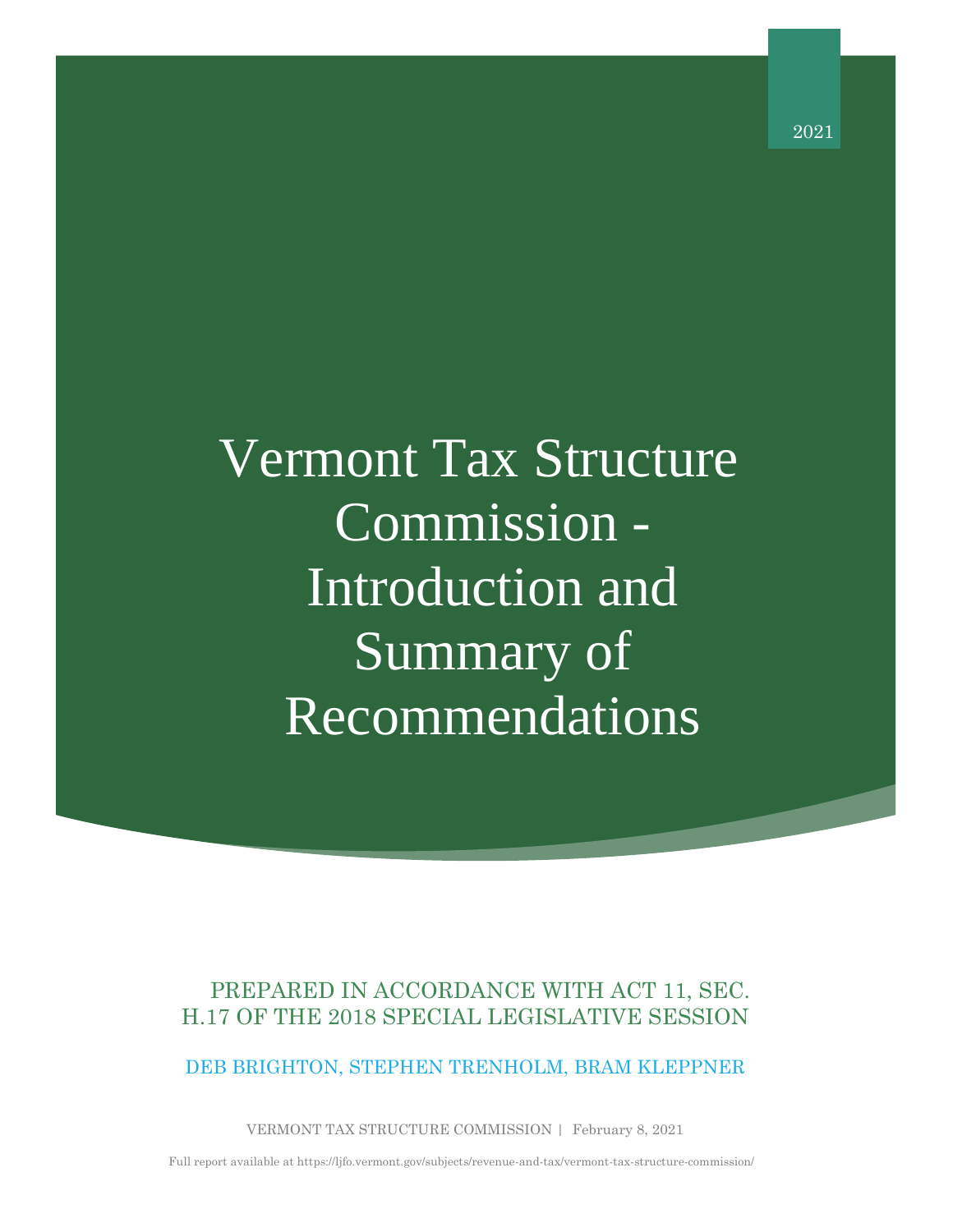# **Introduction**

In some respects, the history of taxation in Vermont is the history of a state *trying to deal with alternatives to the property tax, or trying to find a better way to tax income.* 

- Paul Gillies, "The Evolution of the Vermont State Tax System"

This report is written by three Vermonters of different backgrounds and varying tax system experiences.<sup>1</sup> We first convened in December 2018, tasked by the Legislature and Scott Administration with developing long-term recommendations to help make the State's overall revenue system more fair, more sustainable, and simpler. From the beginning, we committed to operate by consensus. We believed, and continue to believe, our commission should only put forth recommendations that all three of us can support.

We worked for almost a year and a half before COVID shut down much of Vermont in March 2020. Given the uncertainty in the early days of the pandemic around the nature of the disease and its potential effects on our society and our economy, we suspended our work for two months. Once it became clear that some economic activity would continue, and that there were measures people could take that would allow them to keep functioning during the pandemic, we resumed our work.

As we deliver this report at the start of 2021, infections and deaths are climbing across the country, but the distribution of effective vaccines has allowed us and everyone else to look forward to a post-pandemic world.

The pandemic impacted both the logistics of our work as well as the data and issues we were tasked with analyzing.

In terms of logistics, we had hoped to travel the state to hear Vermonters' concerns and to talk through priorities and solutions in-person. We did hold meetings in the State House and various public libraries throughout our first year. We also scheduled a spring 2020 series of community panel discussions with experts to explore key revenue issues. Alas, that series had to be cancelled and our last several months confined to public Zoom meetings. All told, we still managed to hold more than three dozen public meetings, both inperson and online, and take written and oral testimony from more than 60 experts and members of the public. 2

The process concluded with our publishing a draft report in January 2021 with a two-week period for public comment. The questions, suggestions, and critiques that we received from business and professional organizations, municipal organizations, legislators, local officials, tax professionals, public policy experts, and the general public were constructive and helpful in filling in gaps in the report and strengthening weak spots, and we are grateful to all who commented.<sup>3</sup>

 $1$  Commissioner biographies can be found in Appendix 1-1 of full report.

 $^2$  Links to foundational presentations and testimony can be found in Appendix 1-2 of full report.

 $3$  Links to public feedback and the Commission's responses can be found in Appendix 1-3 of full report.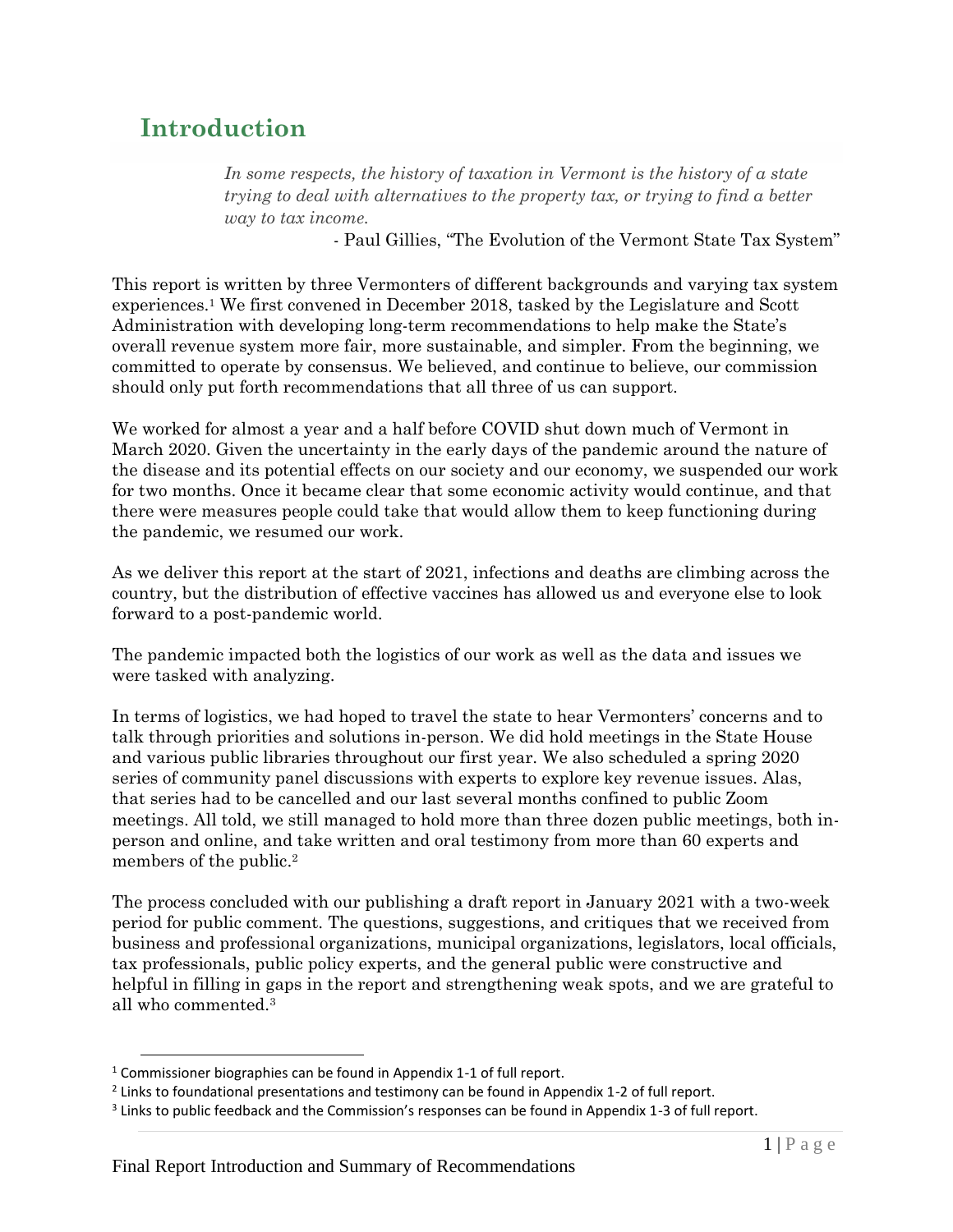In terms of data, it is clear to us that the pandemic has accelerated some long-standing trends: more shopping online and less brick-and-mortar retail, more remote work, more use of video for professional and social gatherings, more telemedicine, more remote education. It is not clear that other than accelerating these trends, the pandemic will change the contours of our economy. Our data comes from the pre-COVID economy; our recommendations (summarized in the next section below) will be implemented in the post-COVID economy. We therefore have accounted for the COVID-induced acceleration of the above-mentioned trends in our recommendations, but they are not recommendations for a COVID economy – they are recommendations for a healthy post-COVID Vermont economy.

Our approach was to work within each major tax area, and among the major tax areas, to make the overall tax burden on Vermonters more fair relative to horizontal equity, with people of similar ability to pay bearing similar tax burdens, and vertical equity, with an effort to ensure that those with less ability to pay bear a lesser burden, and those with a greater ability to pay contribute a greater amount.

We recognize the *Principles of a High-Quality State Revenue System*, developed by the National Conference of State Legislatures, apply to the entire tax structure—not to each tax. No individual tax can achieve them all. We discuss these principles and Vermont's tax structure in Chapter 3 of the full report.

We recognize the conundrum posed by income and wealth, with the latter being a more accurate barometer of ability to pay but also far more difficult to assess. In Chapter 4 we discuss the interplay between income and assets and what it means for fairness. Then in Chapter 5, we present two compelling reasons to restructure Vermont's system of taxes and transfers, particularly with respect to support for low-income Vermonters.

Our predecessor, the Blue Ribbon Tax Structure Commission of 2009-2011, concentrated on income tax reform and made significant recommendations, several of which have been enacted in recent years. 4 With that in mind, we chose to concentrate the bulk of our time on education and consumption taxes and the overall tax structure.

We believe our diverse experiences are a strength and we wanted each of our voices to come through. We each drafted different sections of this report, and as a result, you may notice significant shifts in writing style from chapter to chapter.

We recognize that Vermont's school spending is among the highest in the nation and the education property tax is often cited as our state's most burdensome. Chapter 6 lays out a proposal to restructure the homestead education tax and make other reforms to the way we pay for education.

Chapter 7 enumerates steps for Vermont to dramatically expand its sales tax base while slashing the tax rate. The plan is bold, but the concept is not unique. Ten years ago, the Blue Ribbon Tax Structure Commission also called for a significant expansion of the tax base. That's two separate commissions, with six different people from a variety of

<sup>4</sup> A recap of the Blue Ribbon Tax Structure Commission's recommendations and subsequent legislative activity can be found here[: https://ljfo.vermont.gov/assets/Uploads/c311154137/BRTSC-Recommendations\\_Update.pdf](https://ljfo.vermont.gov/assets/Uploads/c311154137/BRTSC-Recommendations_Update.pdf)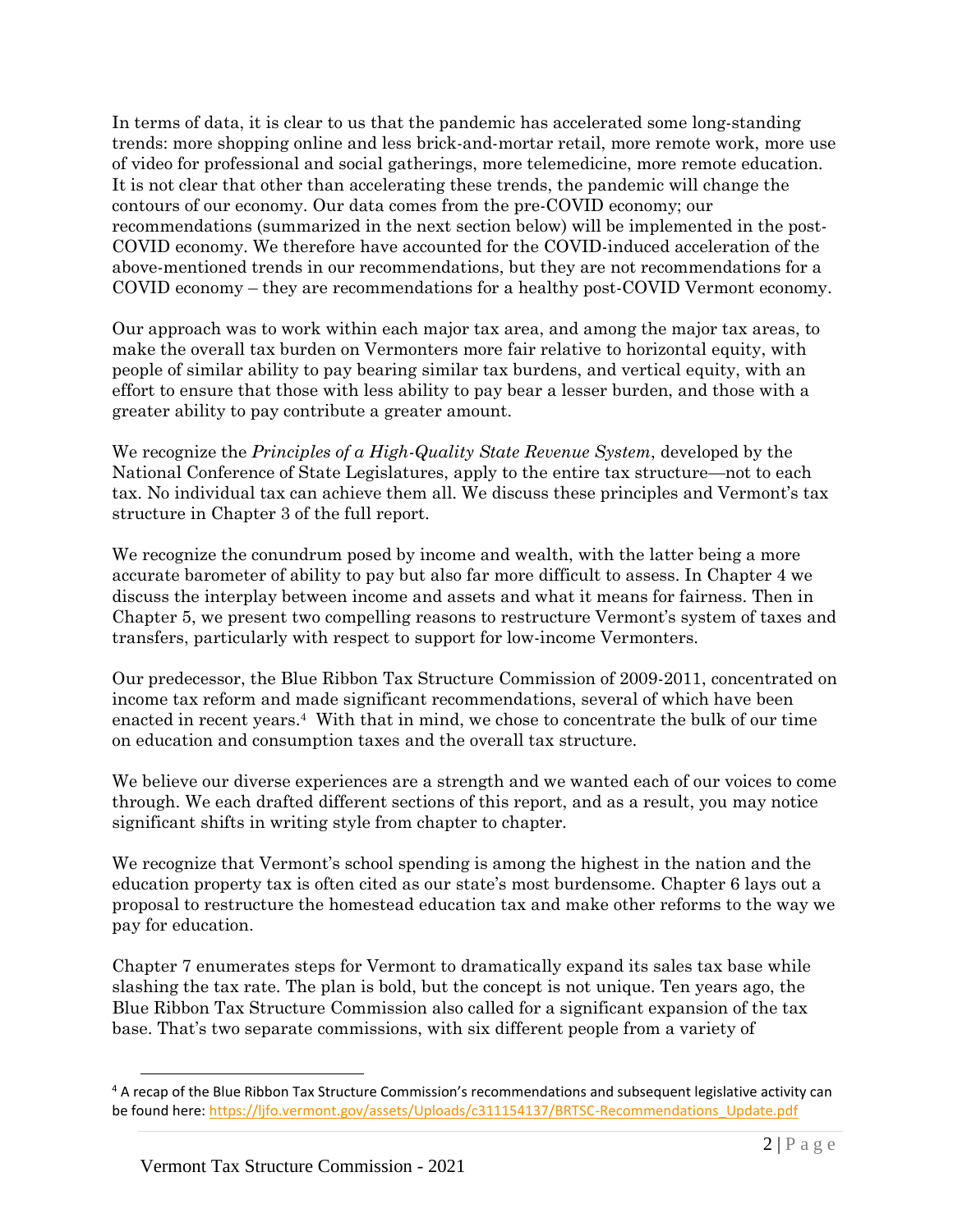backgrounds, all agreeing that it doesn't make sense for Vermont to have one of the narrowest sales tax bases in the nation.

We discuss health care taxes in Chapter 8, opportunities for income tax and estate tax modernization in Chapter 9, and obsolete and inefficient taxes in Chapter 10.

In Chapter 11 we propose a timeline for our recommendations and call attention to steps that must be taken before some of the recommendations can be implemented.

In Chapter 12, we discuss Vermont's changing landscape and how three key areas of change – demographics, technology, and climate – underscore the importance of having an agile tax structure. We provide neither comprehensive analyses nor forecasts but rather offer thoughts on how to approach the tax implications of such significant changes.

We have worked to simplify the overall tax system in two major ways. First, we have endeavored to make recommendations that will make many individual taxes simpler. Second, we have made recommendations to eliminate a number of taxes outright. Falling into both these categories is the homestead education property tax, which currently is exceptionally complicated. We have recommended eliminating the education property tax on homestead housesites and replacing it with an education tax based on income for all Vermont residents. We have also recommended eliminating the Telephone Personal Property Tax.

On the subject of making our overall tax system more sustainable, we have been mindful of recommending changes that will make our tax system responsive to changes in the economy, technology, and environment without requiring further legislation. We hope that our recommendations regarding the education property tax make that more sustainable. We believe it removes one of the biggest sources of potential instability in Vermont's tax system, which is the growing demands by Vermonters for lower property taxes, and for property taxes that do not grow disproportionately.

Our commission was to review how the State raises revenue, and did not include a charge to consider State spending. We did, of course, hear a great deal from Vermonters about how the State spends money. We acknowledge the concerns of Vermonters around spending, and in particular around education spending, and we recognize and are grateful for the work the Legislature has done and is doing in those areas.

We hope our recommendations improve Vermont's overall tax system in terms of making it more fair, simple, and sustainable.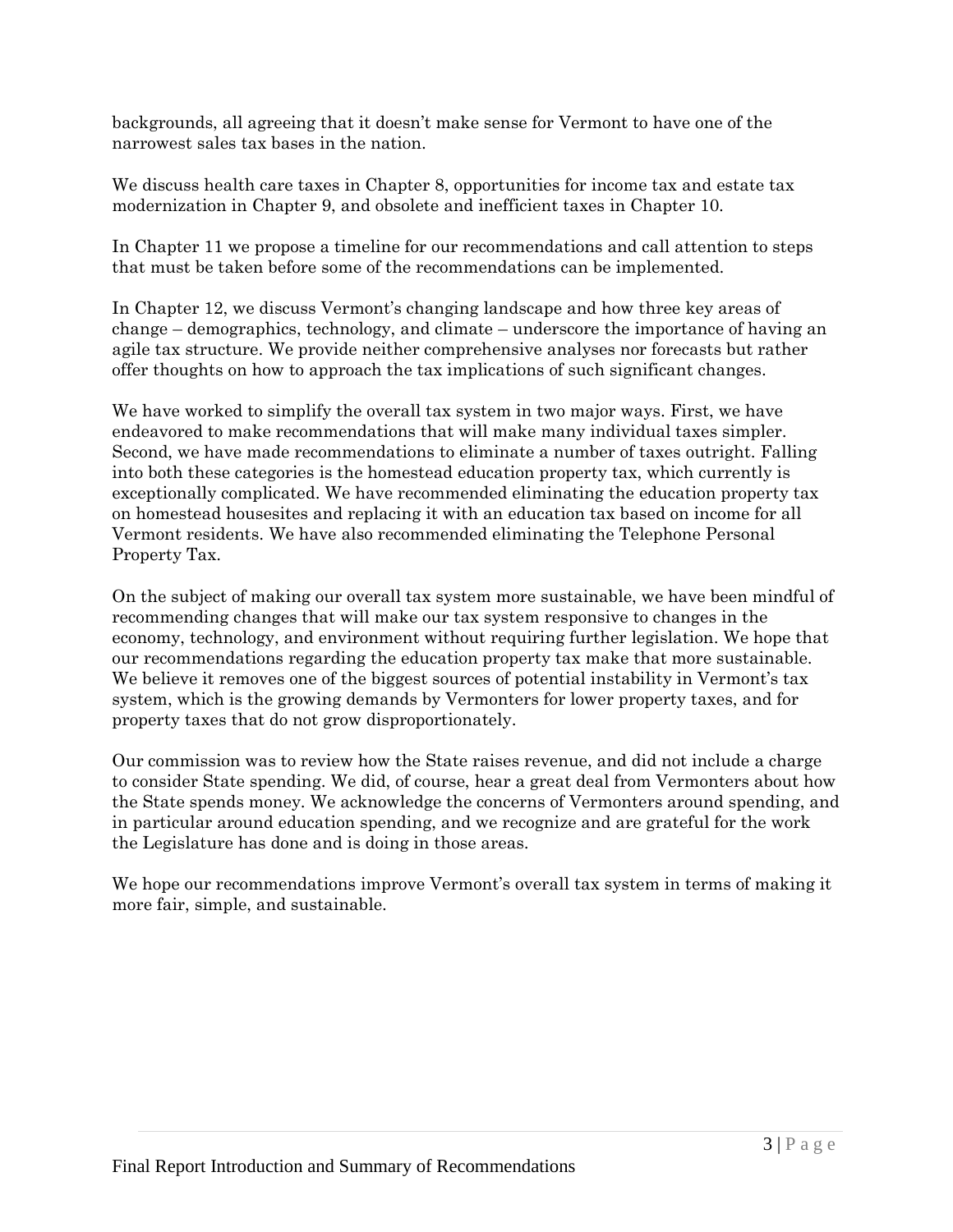# **Summary of Recommendations**

The Commission appreciates the attention the Legislature and the Administration continue to give to guiding Vermont through the pandemic, and we agree that it should be the State's top priority this session. For this reason, we have listed our recommendations not in order of significance, but rather in an order we think can and should be implemented. We believe the first two recommendations can be initiated during these uncertain times, and they strengthen our ability to analyze, manage, and improve our tax structure.

The Commission makes the following recommendations:

- **1. Undertake tax incidence analysis in order to eliminate tax burden/benefit cliffs.**
- **2. Establish an ongoing Education Tax Advisory Committee.**
- **3. Restructure the homestead education tax.**
- **4. Broaden the sales tax base.**
- **5. Modernize income tax features.**
- **6. Improve administration of property tax.**
- **7. Create a comprehensive telecommunications tax.**
- **8. Utilize tax policy to address climate change.**
- **9. Collaborate with other states so each state can build a fairer, more sustainable tax system.**

## Recommendation 1: Undertake Tax Incidence Analysis in Order to Eliminate Tax Burden/Benefit Cliffs

#### *Key components:*

*A. Undertake an ongoing study of income, taxes, and the transfers or benefits that help families meet their basic needs. B. Find ways to eliminate the tax and benefit cliffs.* 

Although we think of taxes as payments to government, the redistribution of those payments, through benefits and credits, is crucial in determining the equity of the whole structure. A comprehensive and ongoing study of income, taxes, and the transfers or benefits that help families meet their basic needs would help future legislatures look at changes over time, recommend adjustments, and measure progress (1A).

As demonstrated in *Vermont Basic Needs Budgets and Livable Wage*, <sup>5</sup> different family types have different needs. Looking at the combined effect of taxes and public benefits for different family types at different income levels would reveal where the family may go backwards—earning more in wages but losing a greater amount in benefits (aka the benefits cliff). This is devastating if it is unexpected; if it is anticipated, it is a disincentive

<sup>&</sup>lt;sup>5</sup> The Vermont Legislative Joint Fiscal Office publishes a biannual market-based analysis that accounts for estimated monthly living expenses in Vermont. Reports from the last two decades, including the most recent which posted in January 2021, can be found here: [https://ljfo.vermont.gov](https://ljfo.vermont.gov/)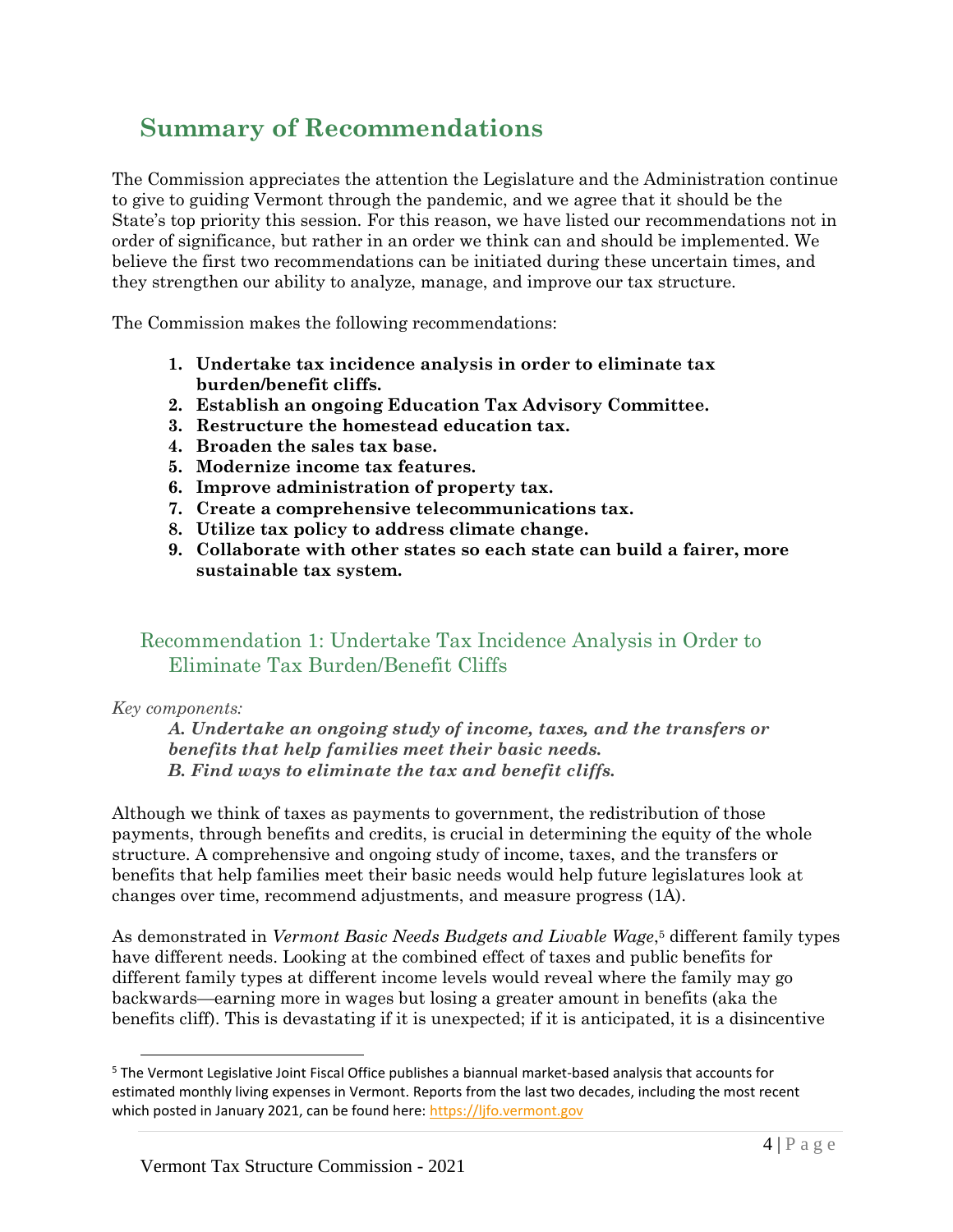to work. We need to make it a reality for people to work more hours, take on more responsibility in their job, earn more money, and see some improvement in their ability to make ends meet.

There is a crucial link between our other recommendation to broaden taxes –particularly the sales tax—and this recommendation to analyze the current distribution of taxes and benefits, and to remedy the unintended problems. A significant portion of the new revenue resulting from the broadened sales tax would be deployed to strengthen and rationalize the distribution system to support lower-income Vermonters, and to make sure that no one is harmed by the tax changes (1B).

# Recommendation 2: Establish an Ongoing Education Tax Advisory Committee

The importance of education, the size of the Education Fund, the complexity of education finance, and the fact that the yield(s) and rate(s) must be set annually lead us to the conclusion that a structured commitment to the management of the finance system is warranted.

We recommend an ongoing Education Tax Advisory Committee to monitor the system, to conduct analyses, to report regularly, and to make annual recommendations to the Legislature. Annual recommendations would include the tax rate(s) and yield(s) and the amount of the stabilization reserve. Other recommendations, such as adjusting student weights or other changes to the system could be brought to the Legislature's attention as needed. With time, study, and analysis the process would build the capacity of the members and strengthen the ability of the Legislature to manage the education finance system.

## Recommendation 3: Restructure the Homestead Education Tax

*Key components:* 

- *A. Eliminate the property tax credit.*
- *B. Eliminate the homestead education property tax, and implement an income-based education tax for all residents (owners and renters) with rate tied to locally voted budgets.*
- *C. Levy the non-homestead education property tax on all property except the residence and 2-acre site.*
- *D. Create renter credit to offset the non-homestead property tax effectively paid through their rent.*

The commissioners agree that the complexity is overwhelming the effectiveness of the current homestead education tax.

We recommend eliminating the property tax credit  $(3A)$  and levying a direct tax instead. The current system, with a homestead property tax in one year and an income-based credit coming in the following year, obscures the connection between the budget vote and the tax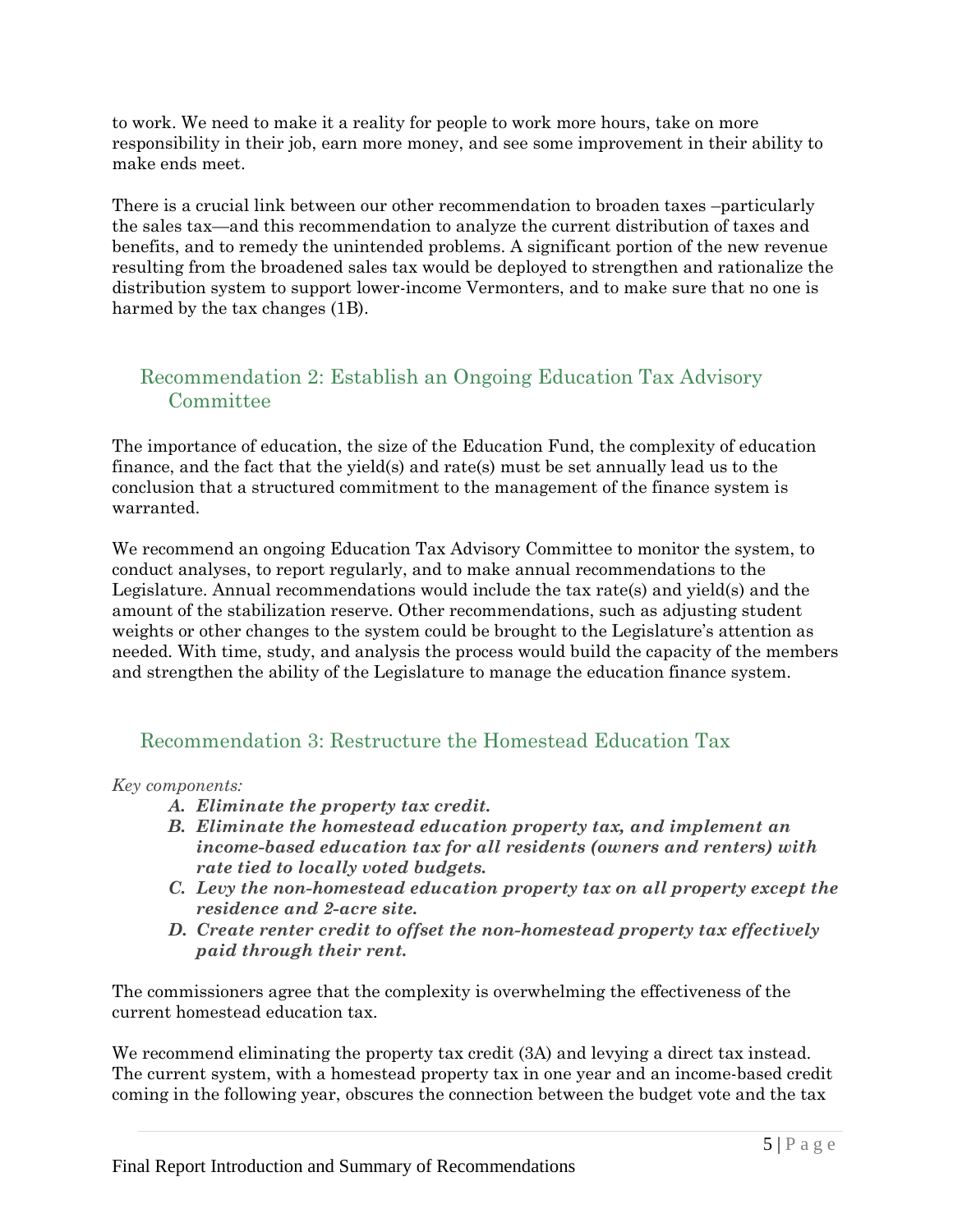bill. It also leads people to see the credit as a subsidy rather than a means to calculate each household's fair share. It creates administrative issues for local officials who need to apply the credit to the tax bills, and then answer questions from homeowners. There are also confidentiality concerns, as the credit amount is an indication of household income. In addition, it means that a tax increase in one fiscal year is only partially covered in that year; some of the cost must be made up in the following fiscal year.

The current system allows homeowners to choose the lesser of the education property tax on their housesite or a tax on their income. This double system creates more than double the trouble, as it forces the match between the two systems, administered by different levels of government, with different calendars, with different confidentiality requirements. We recommend moving to a single system and, to maintain equity, the single system we recommend is a direct residential tax on income (3B).

Before endorsing income, we examined:

- Whether house value is a good proxy for wealth, and we found that it is not; house value is a high proportion of net worth for low-income households and a low proportion of net worth for high-income households.
- Whether house value is a good indication of income, and we found that it is not; a house value of average value is owned by households of all incomes.
- Whether a housesite exemption could offset the regressivity of the property tax without necessitating an income-based adjustment, and we found it could not.

Given the divergence between the value of a house and both income and wealth, and given the impracticality of determining, measuring or taxing net worth, the Commission believes that income is the best way to measure tax burden on a given taxpayer and is the most progressive way to tax residents for education at this time.

While the historical and administrative reasons for the distinction between renters and homeowners are clear, the Commission could not find a principle-based justification for treating the two groups of residents differently. The Commission believes the locally voted education tax should be based on the income of all residents. Renters would receive a credit to offset the education property tax paid through their rent (3D). We recommend initiating a process of data collection and analysis to enable the implementation of this change.

The Commission believes that the equity of the locally voted education tax is crucially important. Unlike many other taxes, it both collects and distributes. After the allocation of categorical grants, we rely on the locally voted tax to raise the amount needed to provide the education of the students in each district. If this tax is inequitable, it is likely that education will be distributed inequitably. For this reason, we believe the relationship between income, poverty, and education spending is vitally important to track. At this time, it appears that a combination of district consolidation, heavier weighting for poverty, and moving to an income-based tax for residents will improve the equity of the education tax.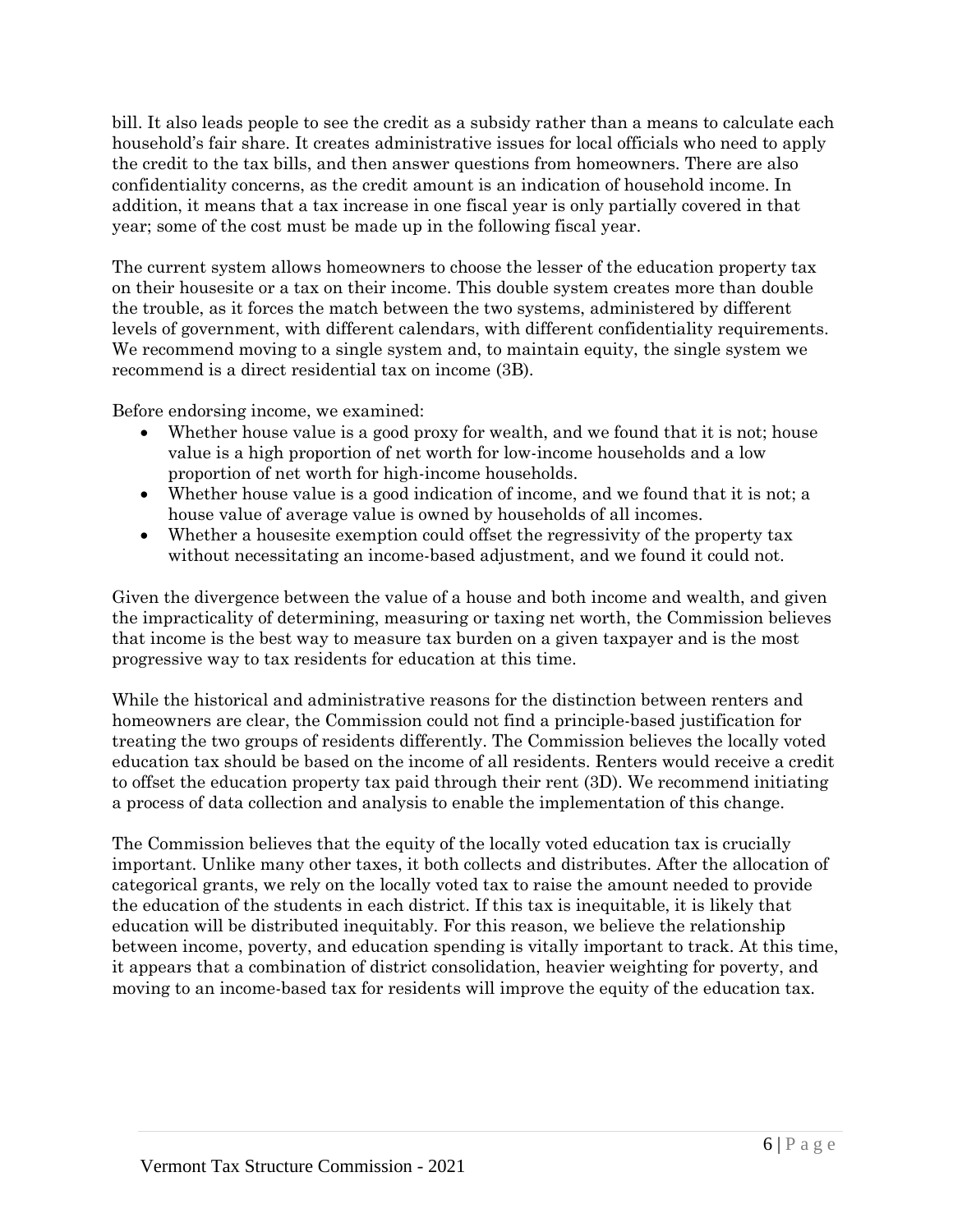## Recommendation 4: Broaden the Sales Tax Base

*Key components:*

- *A. Expand the sales tax base to all consumer-level purchases of goods and services except health care and casual consumer-to-consumer transactions.*
- *B. Use the gain from broadening the base to protect low-income Vermonters and reduce the sales tax rate to 3.6%.*
- *C. In health care, extend the provider tax to those provider categories that are not currently included and move to a single provider tax rate.*
- *D. Use the gains from broadening the provider tax base to lower the rate to a level below the current average rate.*
- *E. Continue to eliminate the sales tax on business inputs.*

All other things being equal, a broader tax base is more fair, more sustainable/stable, and simpler than a narrow tax base. If you combine a broader tax base with a lower rate, the new system becomes even more sustainable.

Vermont has one of the narrowest sales tax bases in the nation. There are a variety of historical reasons for the exclusion of various industries and economic categories from the sales tax. We examine each of those reasons, and find that there are only three categories whose exclusions from the sales tax still make sense: health care, whose complexity requires separate treatment; casual sales for which the administrative burden of sales tax collection outweighs the potential revenue; and business inputs (4A, 4B).

In particular, we believe there are more efficient ways to protect low-income Vermonters from the burden of a sales tax on necessities, and more effective ways to promote community goods, than exemptions from the sales tax. We also believe that there is nothing inherent in services that makes them less amenable to a sales tax than goods, and the historic exclusion of most services from the sales tax will become more destabilizing over time as services become a larger and larger portion of the consumer economy.

As part of our proposal, the Commission recommends extending the sales tax to those grocery-type items currently exempt from the meals tax, including items like whole pies, cakes, loaves of bread, etc., to be consistent with the extension of the sales tax to groceries.

We conclude that health care is not amenable to a sales tax, but that we can improve on the fairness, simplicity, and sustainability of our current system of taxing health care without limiting Vermonters' access to health care by extending the provider tax to the remaining health care provider categories that are not currently subject to the provider tax  $(4C, 4D)$ .

The new revenue resulting from the broadened sales tax would be deployed first to strengthen and rationalize the distribution system to support lower-income Vermonters, and to make sure that no one is harmed by the tax changes, and second to lower the sales tax rate to 3.6% (4C).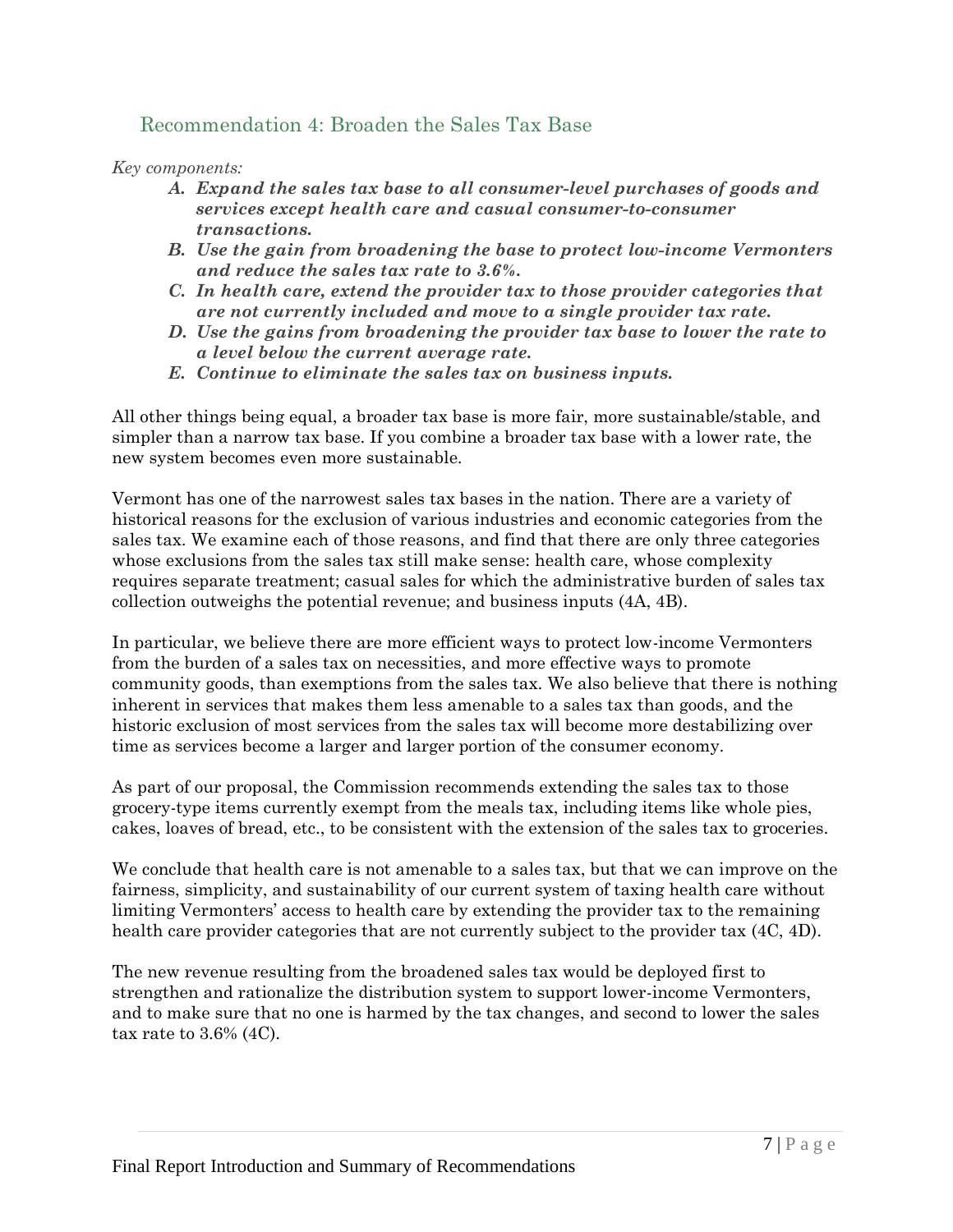#### Recommendation 5: Modernize Income Tax Features

*Key components:*

- *A. Expand the personal income tax base.*
- *B. Study the effect on Vermont pass-through entities of an entity-level tax.*
- *C. Examine opportunities to improve Vermont's estate tax.*
- *D. Explore options to improve the corporate income tax.*

We recommend expanding the personal income tax base by a) continuing to promote Vermont as a remote worker destination and ensuring that rural areas have the infrastructure such as high-speed broadband internet to support remote workers, and b) continuing to review tax expenditures to ensure these expenditures are accomplishing the purpose for which they were intended (5A).

We recommend studying the effect on Vermont pass-through entities (PEs) of an entitylevel tax to replace the present system of nonresident withholding and composite return filing (5B). The Commission considers this study to be a long-term recommendation and not one that should be rushed in pursuit of short-term benefits, such as a workaround for the federal Tax Cuts and Jobs Act's \$10,000 state and local tax deduction cap. Consider mandatory composite filing for all PEs with nonresident members. Continue to allow the individual nonresidents to file a Vermont return and take a credit for their share of the taxes paid.

We recommend examining opportunities to improve Vermont's estate tax by: a) continuing to monitor what our neighboring states and the federal government are doing relative to exemptions, b) studying in the future the possible elimination of the present estate tax structure and replacing it with a "deemed sale" type of tax on death (5C). The Commission understands the recent overhaul of the estate tax in 2016 and increase in the exemption in 2021 to \$5,000,000 was a meaningful change and has made the estate tax much easier to understand and administer. The goal of the Commission is to look to the future, ten to 20 years and as such, we make this recommendation to the Legislature for future reference.

We recommend exploring several aspects of corporate income tax, including: a) the effect of adopting Finnigan with respect to unitary tax apportionment, b) the effect of adopting a Single Sales Factor approach to apportionment for multistate corporations, c) tax expenditures related to the corporate tax to ensure they are still serving their intended purpose (5D).

#### Recommendation 6: Improve Administration of Property Tax

#### *Key components:*

- *A. Move expenditures for mental health services and for employee health insurance from the Education Fund to the General Fund.*
- *B. Develop a program at Property Valuation and Review to appraise large and/or complicated property and to defend the appraisals.*
- **C.** *Study alternatives to the common level of appraisal.*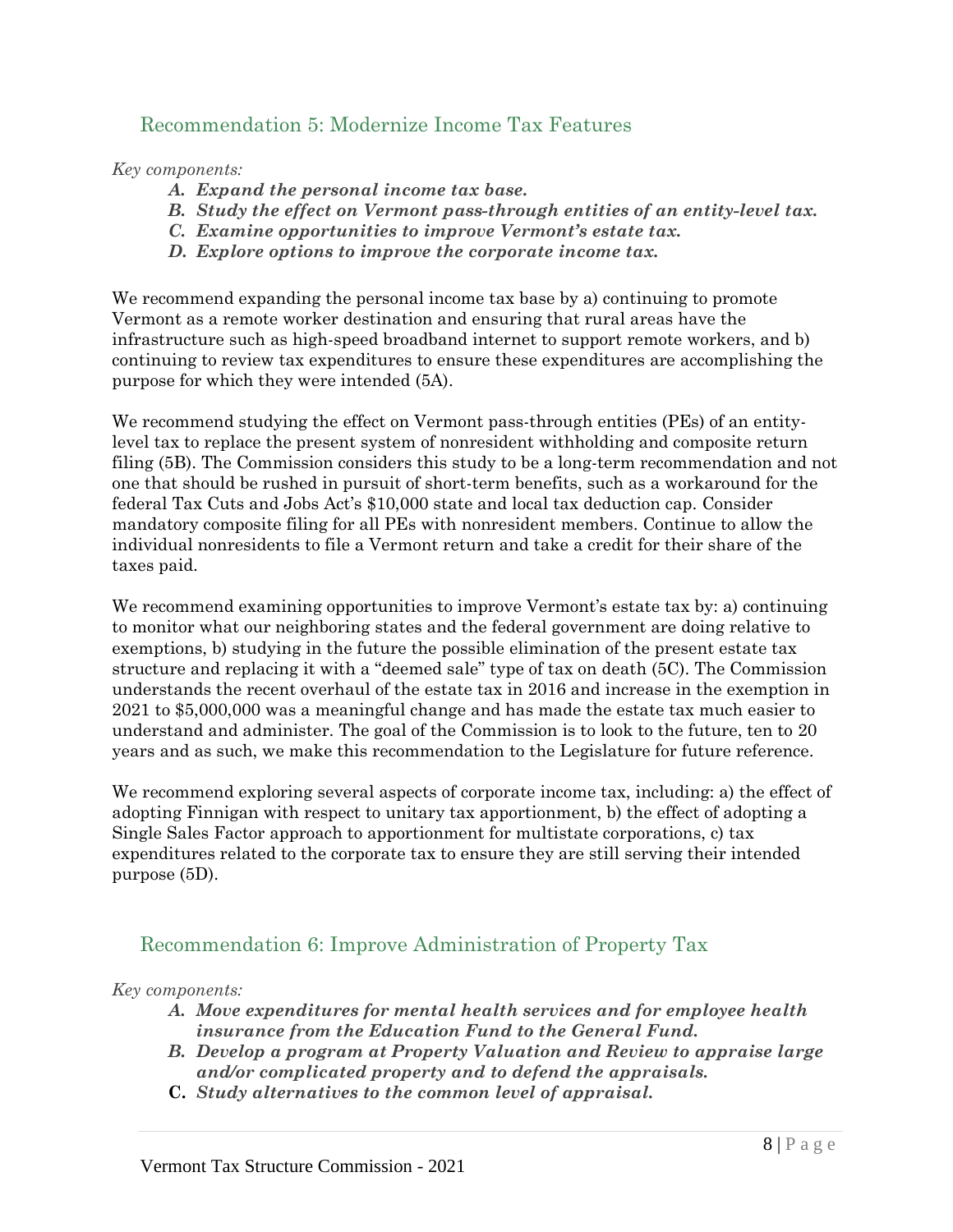In order to align local budgets with the costs local officials can actually control, we recommend the State move expenditures for mental health services and for employee health insurance from the Education Fund to the General Fund (6A), along with proportionate revenue sources.

We recommend the creation of a program at Property Valuation and Review to appraise large and/or complicated property and to defend the appraisals (6B). We also recommend analyzing other ways in which local administration could be strengthened and supported by the State. The current per-parcel payment should be reviewed and a payment schedule that is based on both the size of the town and the certification of the local officials should be considered. We believe that the State can make investments in the administration of the property tax that will be offset by increased tax revenue.

Finally, we call for a study of alternatives to the common level of appraisal (CLA) (6C). The State must ensure Vermonters in different towns pay a comparable education tax on properties of equal value and therefore must be able to determine what constitutes equal value. However, the CLA can contribute to wild swings in valuation estimates and tax liability. Several alternatives have been proposed and should be studied to evaluate fairness, simplicity, and administrative burden.

#### Recommendation 7: Create a Comprehensive Telecommunications Tax

#### *Key components:*

- *A. Repeal the Telephone Personal Property Tax.*
- *B. Study changing Federal Communications Commission regulations.*
- *C. Craft a comprehensive telecommunications tax with an adequate revenue stream to sustainably support the Vermont Universal Service Fund, E911, and public access services.*

We recommend repealing the Telephone Personal Property Tax as it is declining every year and is based on somewhat outdated technology as a base for the tax (7A). The State should replace the lost revenue with another source based on more contemporary and long-term sustainable technology, or simply increase other telecommunications taxes on the providers to make up for this lost revenue.

We recommend creating a comprehensive telecommunications tax, with careful attention to changing Federal Communications Commission regulations (7B), that also supports the Vermont Universal Service Fund, E911, and public access services (7C).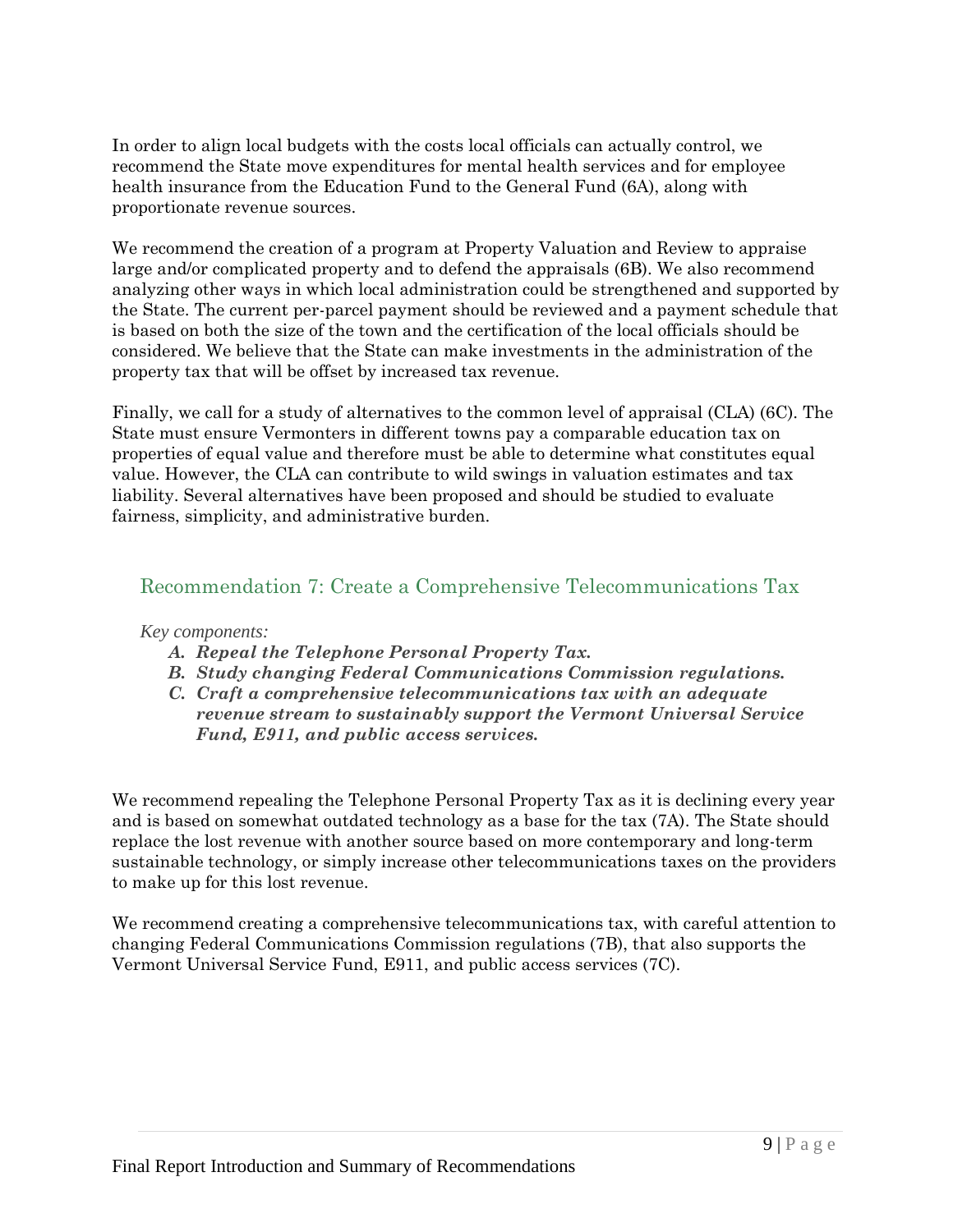## Recommendation 8: Utilize Tax Policy to Address Climate Change

*Key components:*

- *A. Implement tax credits and exemptions to reduce the upfront cost of some investments that will make the transition to a low-carbon economy possible.*
- *B. Take a fresh look at the role of taxes in mitigating climate change.*
- *C. Whether it is a carbon tax or a cap-and-trade agreement, care must be taken to return revenue to lower-income households.*

Even though the Commission strives to keep the tax base as broad as possible, we support the use of tax credits and exemptions to reduce the upfront cost of investments that will make the transition to a low-carbon economy possible (8A).

We recognize that Vermont, being farther north and farther from the Atlantic than many northeastern cities, will see interest from people moving to avoid the consequences of climate change. At the same time, we recognize that intact forests are important tools in addressing climate change as they store carbon, prevent erosion and flooding, and protect biodiversity. Are we able to guide new development toward villages and away from forests? The Vermont Climate Action Commission report puts it this way: "Demographic change, greenhouse gas emissions, severe weather, and financial challenges prompt a fresh look at Vermont's smart growth strategies and land use governance as means to address climate change" (Vermont Climate Action Commission, 2018). We agree. And we recommend that the fresh look include the role of taxes in the mix (8B).

Although the tools chosen to speed the transition to clean energy may not technically be taxes, we recommend carefully returning revenue or benefits to overcome any potential regressivity (8C).

## Recommendation 9: Collaborate With Other States to Build a Fairer, More Sustainable Tax System

#### *Key components:*

- *A. Add an annual road use fee to the registration fees for electric cars.*
- *B. Partner with other states to coordinate and strengthen our tax structures.*
- *C. Work with other states to develop uniform asset-reporting requirements and collect information.*

Every state in the nation is evaluating decreases in gasoline consumption as a threat to transportation funds. We recommend that Vermont add an annual road use fee to the registration fees for electric cars as their contribution to the Transportation Fund in lieu of paying gas taxes (9A). This fee should persist until the technology is available to charge each vehicle for the miles, or even better, the pound-miles it travels on Vermont roads. We